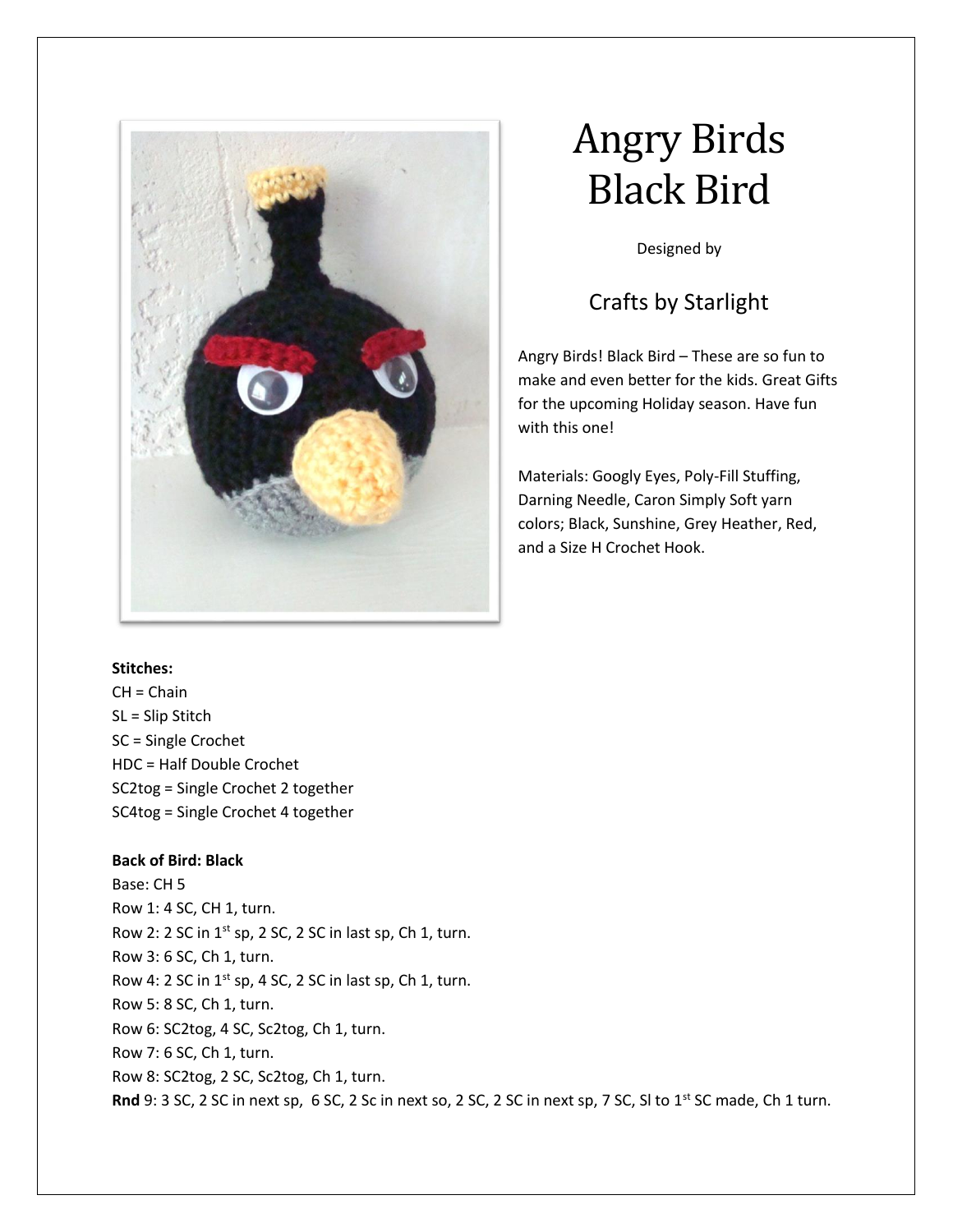Rnd 10:  $*3$  SC, 2 SC in next sp, Rep from  $*$  around, SL to 1st SC made, Ch 1, turn. Rnd 11:  $*4$  SC, 2 SC in next sp, Rep from  $*$  around, SL to 1st SC made, CH 1, turn. Rnd 12: \*5 SC, 2 SC in next sp, Rep from \* around, SL to 1st SC made, Ch 1, turn. Rnd 13: \*6 SC, 2 SC in next sp, Rep from \* around, SL to 1<sup>st</sup> SC made, CH 1, turn. Rnd 14: SC around, SI to  $1^{st}$  SC made, CH 1, turn (48 sts). Rnd 15:  $*$ 7 SC, 2 SC in next sp, Rep from  $*$  around, SL to 1<sup>st</sup> SC made, Ch 1, turn. Rnd 16-19: SC around, SI to 1<sup>st</sup> SC made, Ch 1, turn (Row 19-end by tieing off and hiding string). (54 sts)

#### **Bird Face: Part 1- Black**

Base: Ch 5 Row 1: 4 SC, Ch 1, turn. Row 2: 2 SC in  $1^{st}$  sp, 2 SC, 2 SC in last sp, Ch 1, turn. Row 3: 6 SC, Ch 1, turn. Row 4: 2 SC in 1<sup>st</sup> SC sp, 4 SC, 2 SC in last sp, Ch 1, turn. Row 5: 8 SC, Ch 1, turn. **Rnd** 6: SC2tog, 4 SC, SC2tog, 2 SC in same as last sp, 2 SC, 2 SC in next sp, 2 SC, 2 SC in next sp, 3 SC, 2 SC in next sp, SL to 1<sup>st</sup> SC made, CH 1, turn. Row 7: \*3 SC, 2 SC in next sp, rep from \* 3 more times, CH 1 turn. Row 8: \*4 SC, 2 Sc in next sp, Rep from \* 3 more times, CH 1, turn. Row 9: \*5 Sc, 2 SC in next sp, Rep from \* 3 more times, CH 1, turn. Row 10: \*6 SC, 2 SC in next sp, Rep from \* 3 more times, Ch 1, turn. Row 11: 2 SC in 1<sup>st</sup> sp, 6 SC, 2 SC in next, 7 SC, 2 SC in next sp, 7 SC, 2 SC in next sp, 7 SC, 2 SC in last sp, CH 1, turn. Row 12: 2 SC in 1<sup>st</sup> sp, 34 SC around to last sp, 2 Sc in last sp, CH 1, turn. Row 13: 2 Sc in 1st sp, 36 SC around to last sp, 2 SC in last sp, tie off hide string.

#### **Bird Face: Part 2: Grey heather**

Base: CH 7

Row 1: 6 SC, Ch 1, turn.

Row 2: SC2tog, 2 SC, SC2tog, tie off

Tie yarn to right side of motif at the bottom right side of base row.

Row 3: 2 SC, 2 SC in next sp, 2 SC, 2 SC in next sp (corner), 2 SC, Ch 1, turn.

Row 4: 3 SC, 2 SC in next sp, 3 SC, 2 SC in next sp, 2 SC, CH 1, turn.

Row 5: 4 SC, 2 SC in next sp, 4 SC, 2 SC in next sp, 2 SC, CH 1, turn.

Row 6: 5 SC, 2 SC in next sp, 5 SC, 2 SC in next sp, 2 SC, Ch 1, turn.

Row 7: 6 SC, 2 SC in next sp, 6 SC, 2 SC in next sp, 2 SC, Ch 1, turn.

Row 8: SC2tog, 5 SC, 2 SC in next, 7 SC, 2 SC in next sp, SC2tog, CH 1, turn.

Row 9: SC2tog, 14 SC, SC2tog, CH 1, turn.

Row 10:SC2tog, 12 SC, SC2tog, Tie off and hide string.

Take part 1 and 2 of the Bird's face and sew together with Black yarn.

Then take the Birds Face and back of bird and sew them together. Stuff the Bird with Poly-fill before you completely close off.